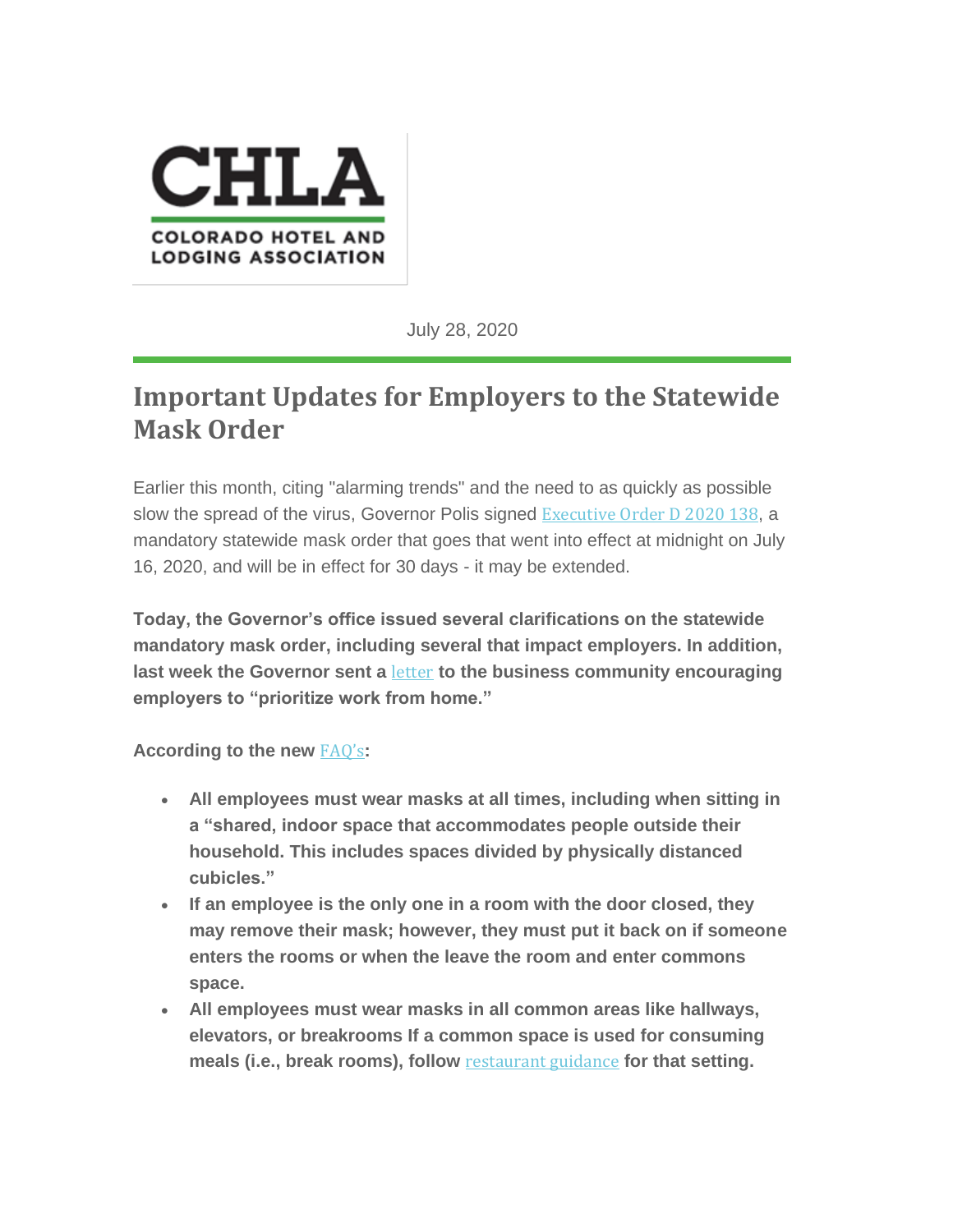**The executive order requires people in Colorado who are 11 years and older to wear a covering over their noses and mouths:**

- When entering or moving within any public indoor space.
- While using or waiting to use public (buses, light-rail) or non-personal (taxis, car services, ride-shares) transportation services.

### **People who do not have to wear a mask include:**

- People who are 10 years old and younger.
- People who cannot medically tolerate a face covering.
- Children ages 2 and under should NOT wear masks or cloth face coverings.

**The executive order states indoor businesses must refuse service to people who are not wearing masks.** Licensed businesses are at risk of losing their license if they do not enforce this mandate. **Businesses must post signs at entrances that instruct customers they must wear a mask when entering or moving around inside the business.**

Below are links to signs created by the State regarding the statewide mask mandate:

State of [Colorado](https://coloradolodging.us10.list-manage.com/track/click?u=754e28d21d71fbac7aeff306b&id=0087f95de4&e=7b89fc615c) - Blue State of [Colorado](https://coloradolodging.us10.list-manage.com/track/click?u=754e28d21d71fbac7aeff306b&id=d4d2d6b83b&e=7b89fc615c) - Red Colorado Tourism Office [English/Spanish](https://coloradolodging.us10.list-manage.com/track/click?u=754e28d21d71fbac7aeff306b&id=f1b5c0fd94&e=7b89fc615c)

## **Denver Businesses are REQUIRED to post this [sign](https://coloradolodging.us10.list-manage.com/track/click?u=754e28d21d71fbac7aeff306b&id=4a593e5e59&e=7b89fc615c)**

# **Last Call for Alcohol at 10:00 pm!**

Last week, the Governor announced that, **for the next 30 days, the State is suspending all alcohol sales after 10:00 p.m. each day. This will apply to all entities that are licensed to sell liquor.** "All licensees contained in Articles 3, 4, and 5 of Title 44 of the Colorado Revised Statutes must cease alcohol beverage sales to end consumers at 10:00 P.M. each day," the Executive Order reads. **The Order went into effect at 9:00 a.m. on July 23, 2020.**

**The Liquor Enforcement Division released guidance on this order that reads:** First, it